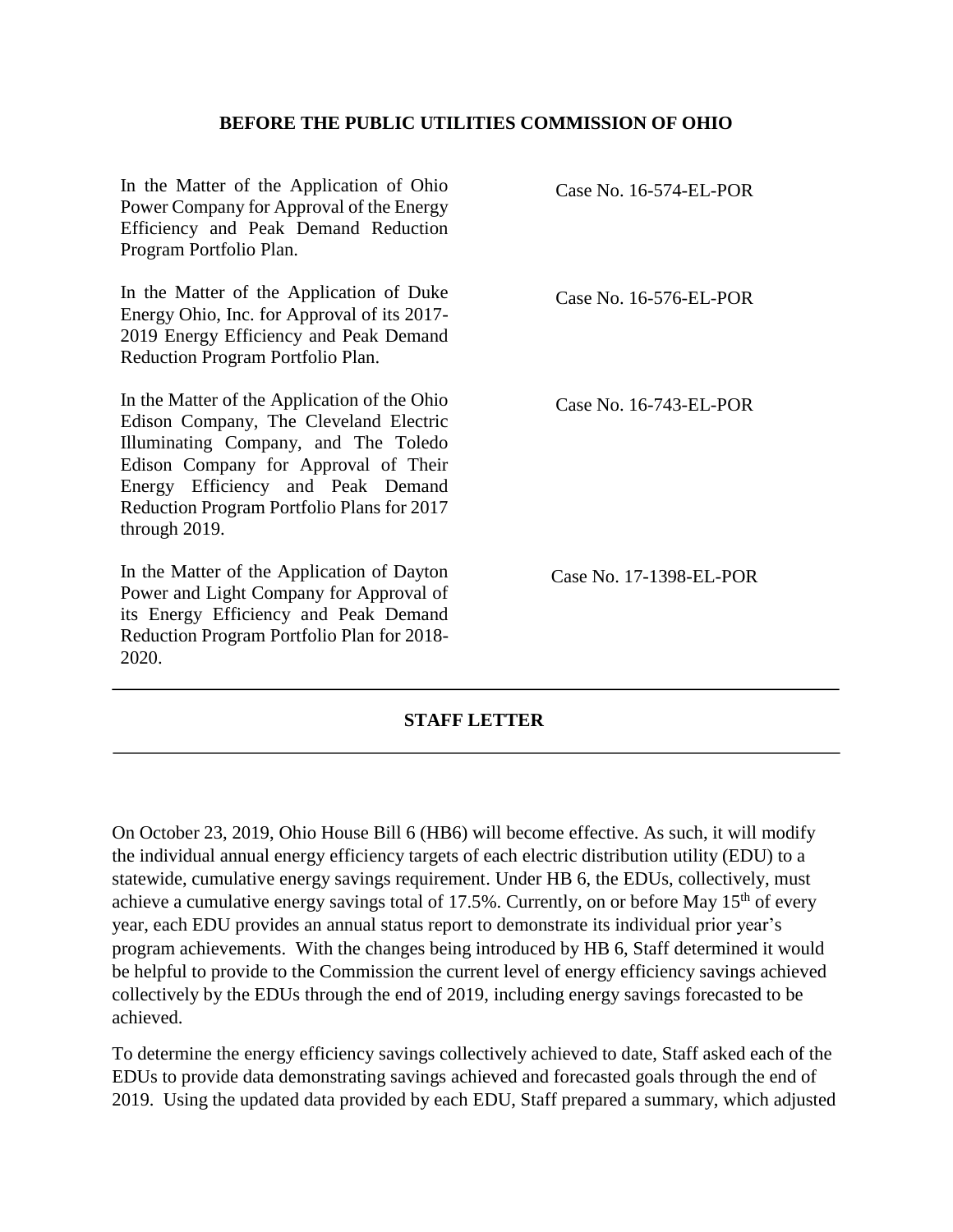the energy efficiency savings, both achieved and forecasted, through the remainder of 2019. See Table 1 below. Staff intends to update this chart on a monthly basis and file the updated charts in the dockets of the EDUs' portfolio plan cases.

Table 1

## **Cumulative Compliance**

|                              | 2017        | 2018        | 2019 Actual &<br><b>Forecasted</b> |
|------------------------------|-------------|-------------|------------------------------------|
| <b>Benchmark</b>             | 1,183,622   | 1,158,186   | 1,159,447                          |
| Achievement                  | 1,876,176   | 2,248,573   | 1,673,707                          |
| Bank                         | 7,761,367   | 8,851,754   | 9,366,014                          |
| <b>Baseline</b>              | 118,264,043 | 115,818,500 | 115,949,372                        |
| <b>Cumulative Compliance</b> |             | 18,348,841  | 20,033,356                         |
| Percentage                   |             | 15.84%      | 17.28%                             |
|                              |             |             |                                    |

\*Annual benchmarks calculated from reported baselines, which excluded opt-out customers through 2018

\*2017 and 2018 data as reported in each EDU compliance filing

\*All reported in MWH